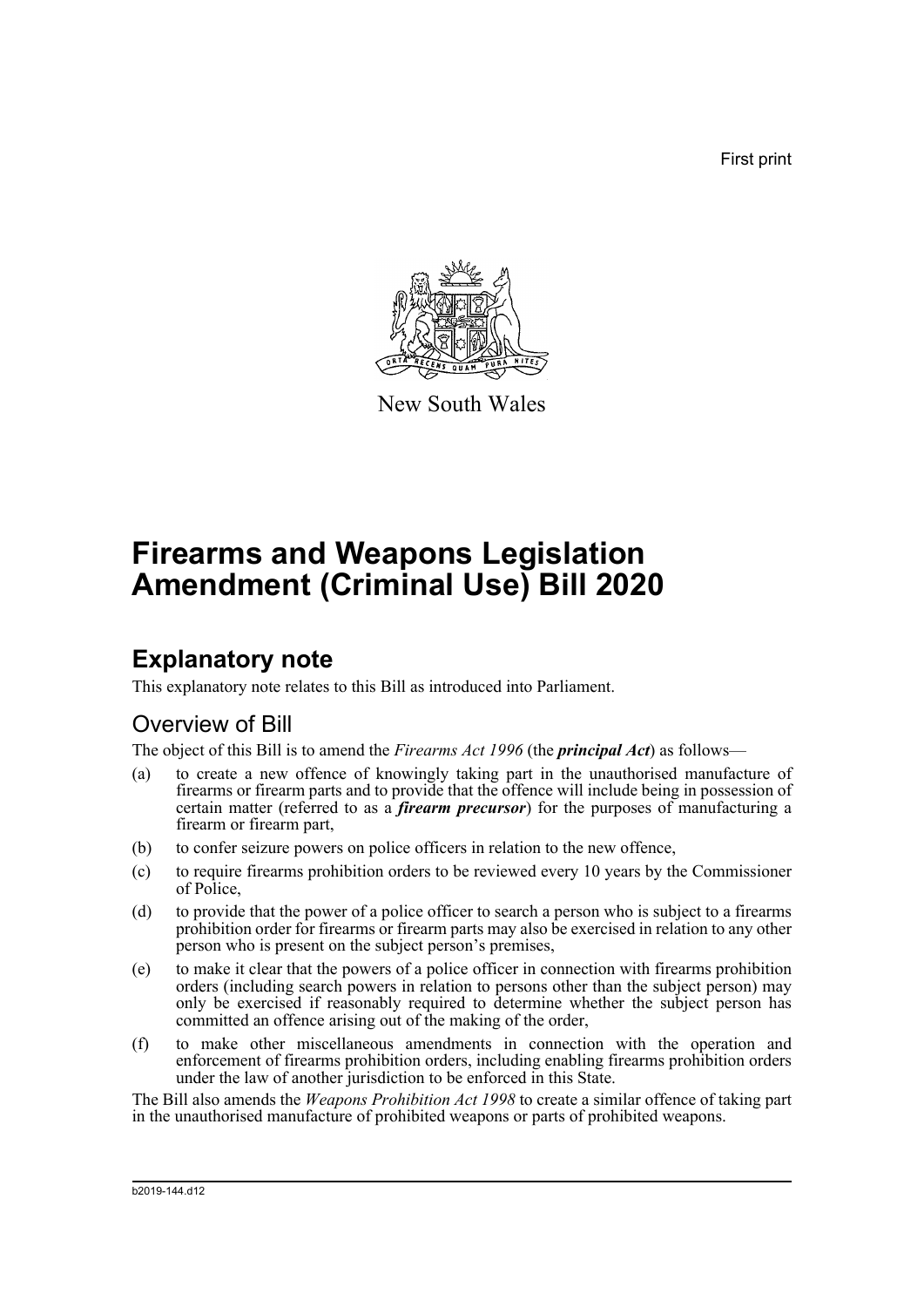## Outline of provisions

**Clause 1** sets out the name (also called the short title) of the proposed Act.

**Clause 2** provides for the commencement of the proposed Act on a day or days to be appointed by proclamation.

### **Schedule 1 Amendment of Firearms Act 1996 No 46**

#### **Offence of taking part in unauthorised manufacture of firearms or firearm parts**

**Schedule 1[1] and [2]** make it clear that the authority conferred by a firearms dealer licence includes the manufacturing of firearm parts for those firearms to which the licence applies.

**Schedule 1[3]** makes it an offence (with a maximum penalty of imprisonment for 20 years) for a person to knowingly take part in the manufacture of a firearm or firearm part knowing that the manufacture of the firearm or firearm part is not authorised by a licence or permit under the principal Act. The term *takes part* includes the possession of a firearm precursor for the purposes of manufacturing a firearm or firearm part. A *firearm precursor* is defined as any object, device, substance, material or document used or capable of being used in the process of manufacturing a firearm or firearm part (including computer software or plans). The offence will apply regardless of whether a firearm or firearm part is actually manufactured and double jeopardy provisions are included to ensure that a person is not liable to be convicted of both the new offence and another manufacturing offence under the principal Act that relates to the same or substantially the same act.

**Schedule 1[3]** also authorises a police officer to seize and detain any firearm, firearm part or firearm precursor (including a computer or data storage device on which a firearm precursor is held or contained) that may provide evidence of the commission of the new offence and to require persons to provide assistance or information in accessing the information held or contained in the thing seized. The forfeiture provisions of the *Law Enforcement (Powers and Responsibilities) Act 2002* will apply in relation to anything seized under proposed section 51K.

**Schedule 1[10]** provides that the new offence of taking part in the unauthorised manufacture of a firearm or firearm part is to be prosecuted on indictment only.

#### **Firearms prohibition orders**

**Schedule 1[4]** requires the Commissioner of Police to review a firearms prohibition order after the order has been in force for 10 years and provides that the review is to be completed within 6 months.

**Schedule 1[6]** provides that the powers of a police officer under section 74A of the principal Act (including any search powers) may only be exercised if reasonably required to determine whether a person who is the subject of a firearms prohibition order has committed an offence arising out of the making of the order against the person and may be exercised immediately following service of the order on the person, but only if the person has been given an opportunity to surrender all firearms, firearm parts or ammunition lawfully in the person's possession.

**Schedule 1[7]** amends section 74A of the principal Act to make further provision with respect to the powers of a police officer to search for firearms, firearm parts or ammunition. The amendment authorises a police officer to search persons other than the subject person who are present on the premises occupied by or under the control or management of the subject person and to search any vehicle, vessel or aircraft situated on those premises and not just those occupied by or under the control or management of the subject person. The provisions of the *Law Enforcement (Powers and Responsibilities) Act 2002* relating to the conduct of personal searches will apply to the searching of persons for firearms, firearm parts or ammunition under section 74A of the principal Act. The amendment also requires the police to announce that they are authorised under that section to enter premises and to give any person who is present an opportunity to allow entry. **Schedule 1[5]** makes a consequential amendment to the heading to section 74A.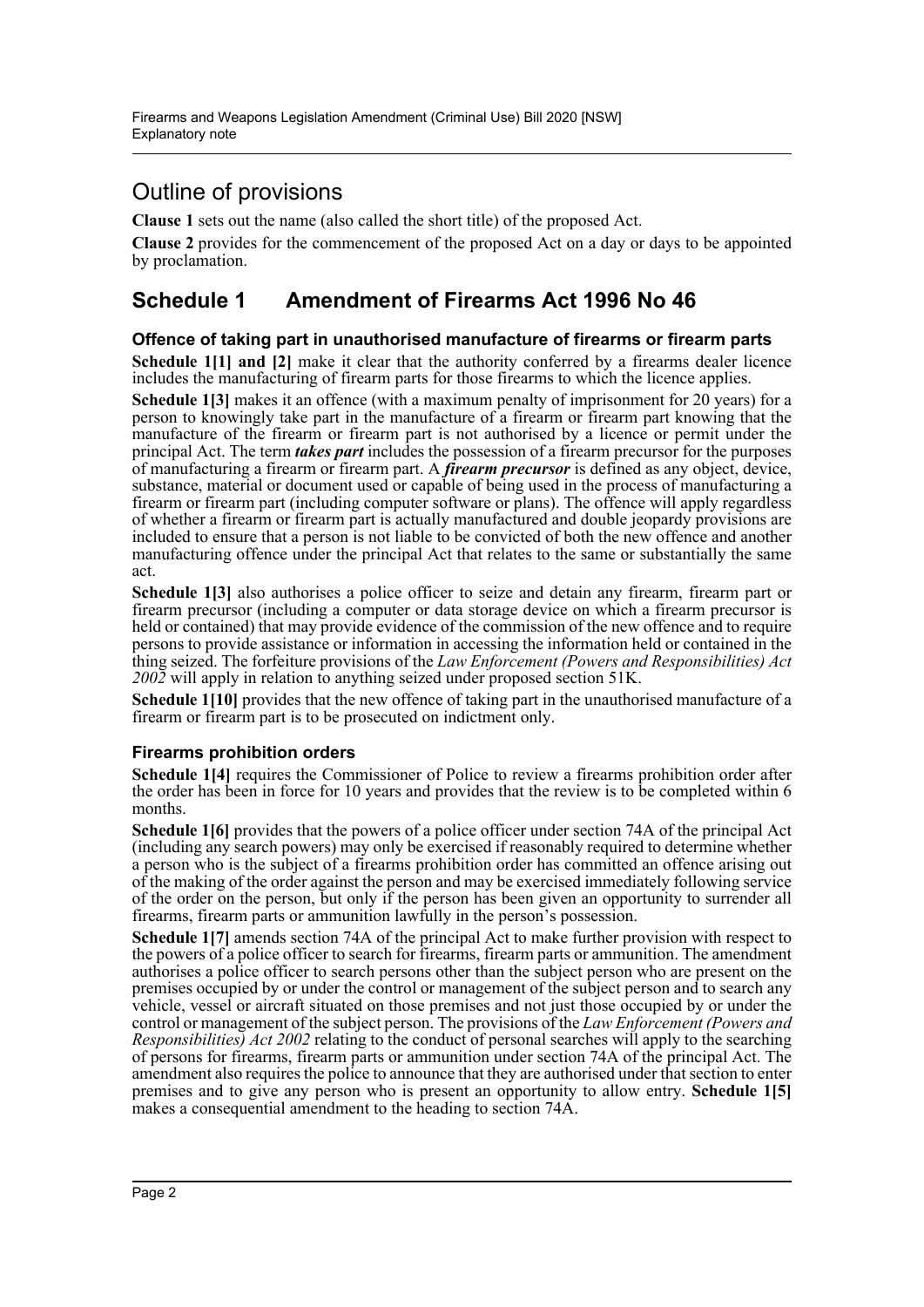**Schedule 1[8]** authorises a police officer to seize and detain any firearm, firearm part or ammunition found in conducting a search under section 74A of the principal Act that the officer suspects on reasonable grounds may provide evidence of the commission of an offence relating to a firearms prohibition order. The amendment also provides that the provisions of the principal Act that relate to the enforcement of firearms prohibition orders will apply to firearms prohibition orders made under a provision of the law of another jurisdiction prescribed by the regulations.

**Schedule 1[9]** provides that the Commissioner's function to review firearms prohibition orders may only be delegated to a police officer of or above the rank of inspector.

### **Schedule 2 Amendment of Weapons Prohibition Act 1998 No 127**

**Schedule 2** amends the *Weapons Prohibition Act 1998* to create an offence of taking part in the unauthorised manufacture of prohibited weapons and parts of prohibited weapons along the same lines as the offence of taking part in the unauthorised manufacture of firearms or firearm parts.

## **Schedule 3 Amendment of Firearms Regulation 2017**

**Schedule 3** amends the *Firearms Regulation 2017* to prescribe the provisions of the laws of other jurisdictions under which firearms prohibition orders are made so that those orders may be enforced in this State as if they were orders made under the principal Act.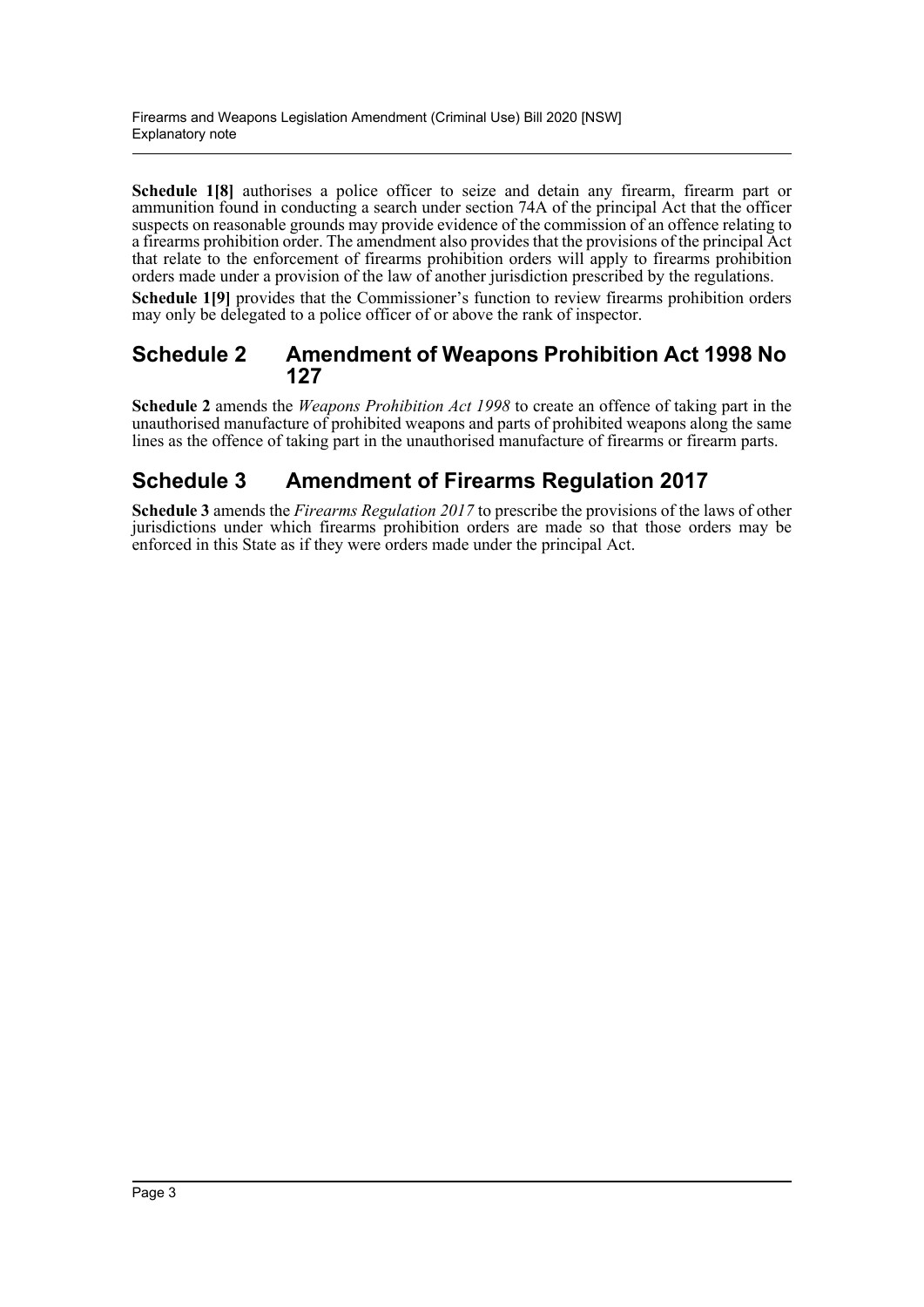First print



New South Wales

# **Firearms and Weapons Legislation Amendment (Criminal Use) Bill 2020**

## **Contents**

|            |                                                  | Page |
|------------|--------------------------------------------------|------|
|            | Name of Act                                      |      |
|            | Commencement                                     | 2    |
| Schedule 1 | Amendment of Firearms Act 1996 No 46             |      |
| Schedule 2 | Amendment of Weapons Prohibition Act 1998 No 127 |      |
| Schedule 3 | <b>Amendment of Firearms Regulation 2017</b>     | 10   |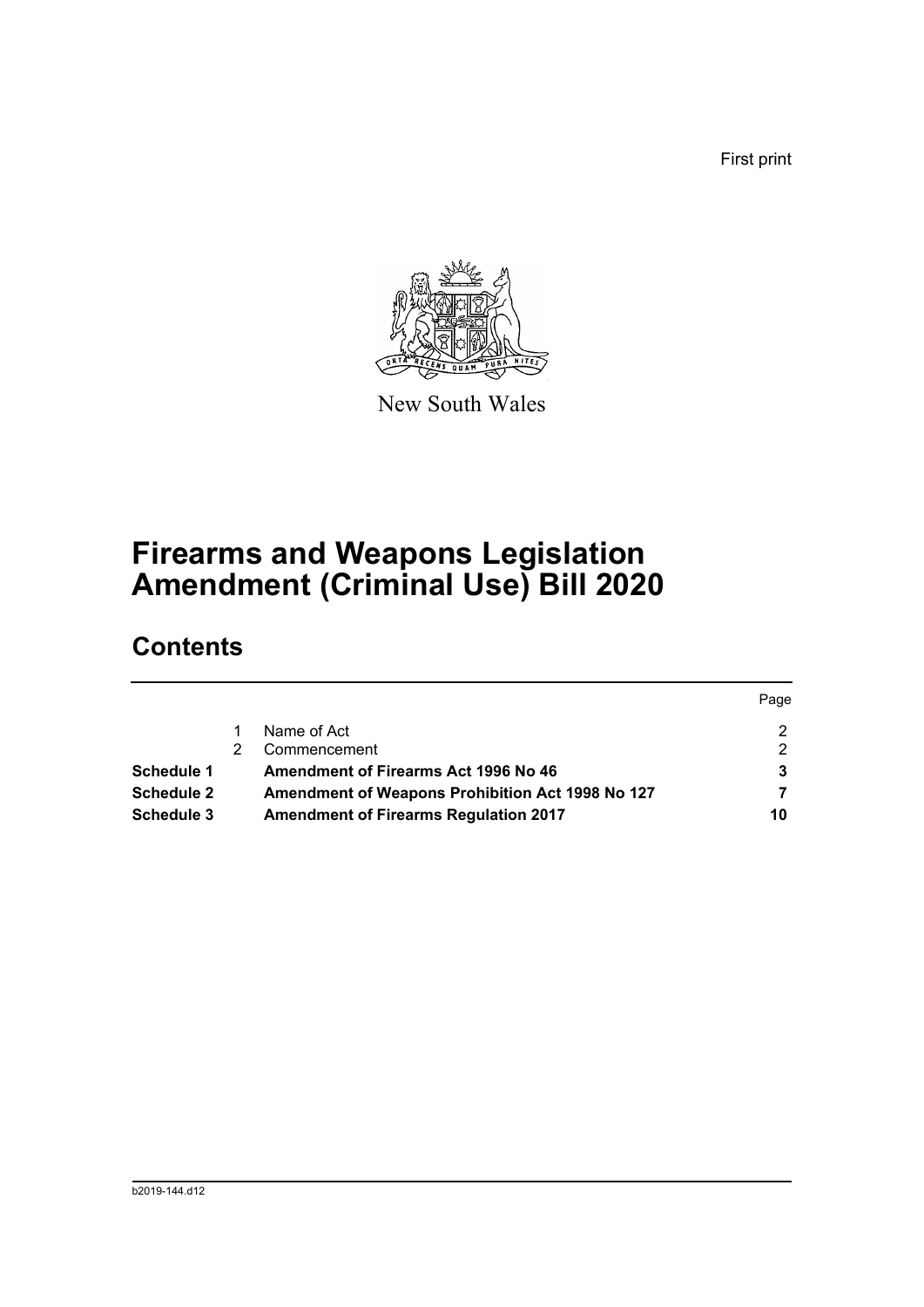

New South Wales

# **Firearms and Weapons Legislation Amendment (Criminal Use) Bill 2020**

No , 2020

### **A Bill for**

An Act to amend the *Firearms Act 1996* and the *Weapons Prohibition Act 1998* to create offences of taking part in the unauthorised manufacture of firearms, firearm parts, prohibited weapons and weapon parts and to make further provision with respect to firearms prohibition orders; and for other purposes.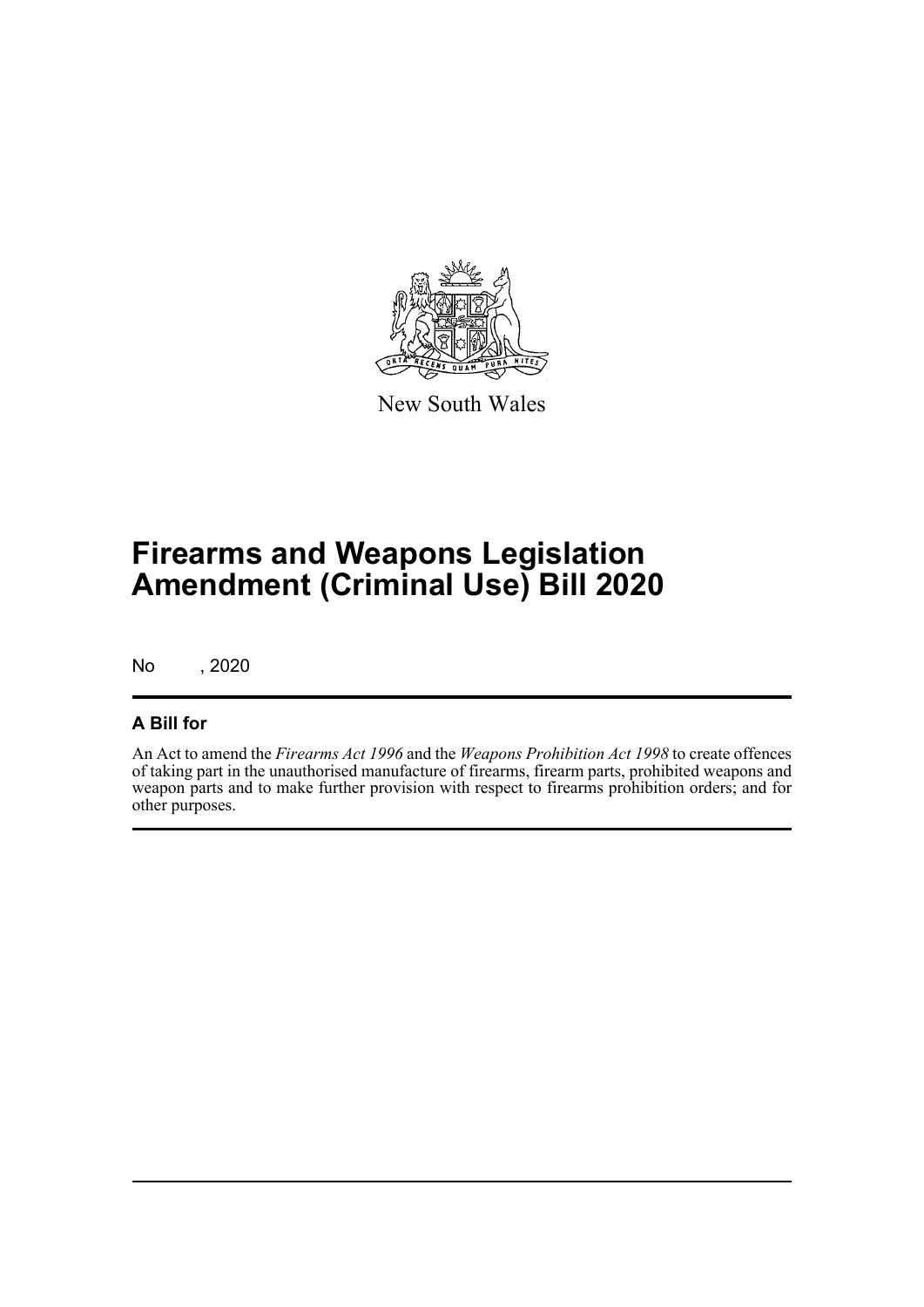<span id="page-5-1"></span><span id="page-5-0"></span>

| The Legislature of New South Wales enacts—                                             |        |
|----------------------------------------------------------------------------------------|--------|
| Name of Act                                                                            | 2      |
| This Act is the Firearms and Weapons Legislation Amendment (Criminal Use)<br>Act 2020. | 3<br>4 |
| <b>Commencement</b>                                                                    | 5      |
| This Act commences on a day or days to be appointed by proclamation.                   | 6      |
|                                                                                        |        |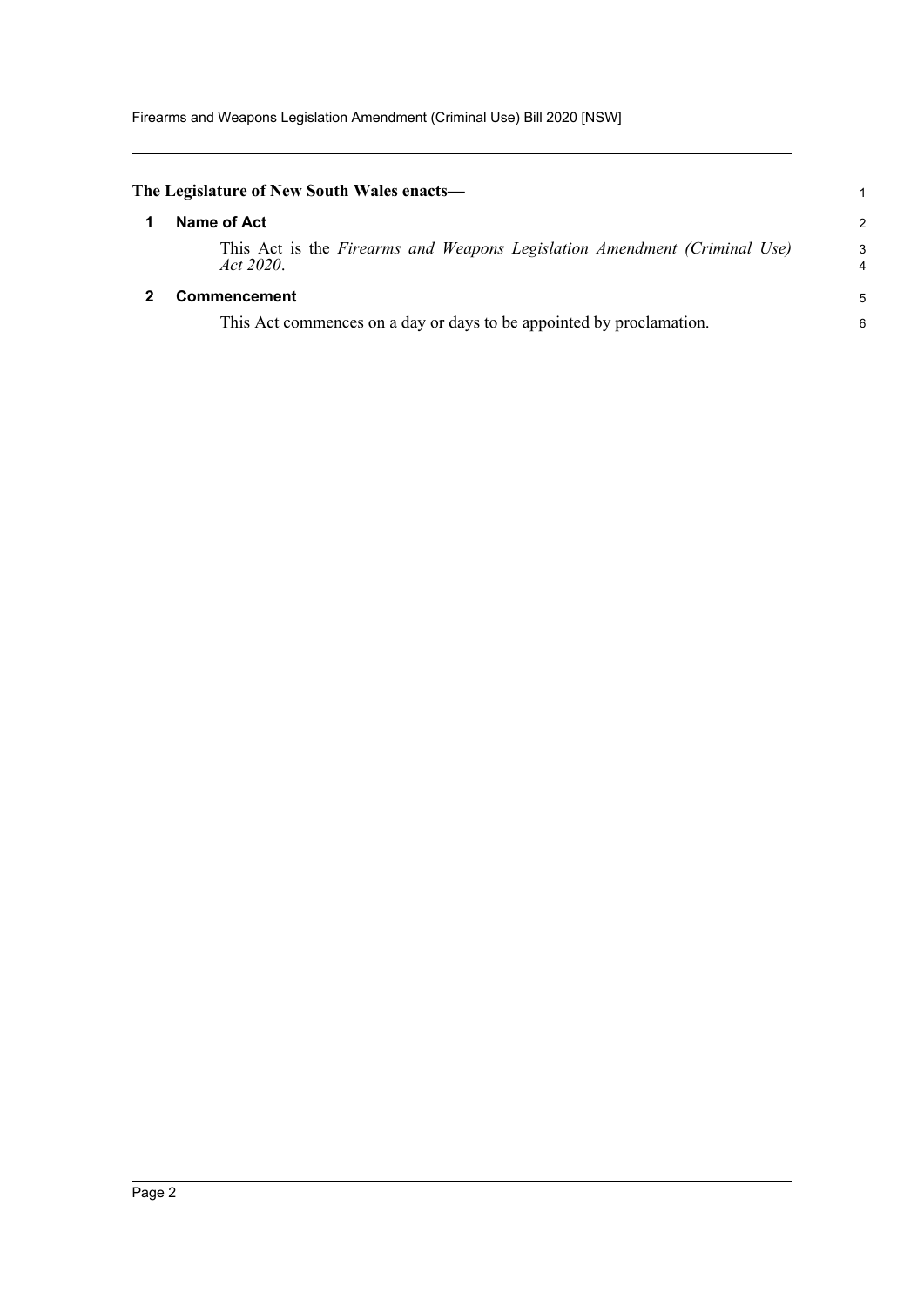<span id="page-6-0"></span>

|       | <b>Schedule 1</b> |     |                                        | <b>Amendment of Firearms Act 1996 No 46</b>                                                                                                                                                                                                                                      | 1                    |
|-------|-------------------|-----|----------------------------------------|----------------------------------------------------------------------------------------------------------------------------------------------------------------------------------------------------------------------------------------------------------------------------------|----------------------|
| [1]   |                   |     |                                        | Section 8 Licence categories and authority conferred by licence                                                                                                                                                                                                                  | $\overline{c}$       |
|       |                   |     | heading to that matter.                | Insert "and firearm parts for those firearms" after "to which the licence applies" wherever<br>occurring in the matter relating to firearms dealer licences in section $8(1)$ other than in the                                                                                  | 3<br>4<br>5          |
| [2]   | Section 8(1)      |     |                                        |                                                                                                                                                                                                                                                                                  | 6                    |
|       | licences.         |     |                                        | Omit "(and blank cartridges for those firearms)" from the matter relating to firearms dealer                                                                                                                                                                                     | 7<br>8               |
|       | firearms)".       |     |                                        | Insert instead "to which the licence applies (and firearm parts and blank cartridges for those                                                                                                                                                                                   | 9<br>10              |
| $[3]$ |                   |     | Sections 51J and 51K                   |                                                                                                                                                                                                                                                                                  | 11                   |
|       |                   |     | Insert after section 51I-              |                                                                                                                                                                                                                                                                                  | 12                   |
|       | 51J               |     |                                        | Offence of taking part in unauthorised manufacture of firearms or firearm parts                                                                                                                                                                                                  | 13                   |
|       |                   | (1) | A person who-                          |                                                                                                                                                                                                                                                                                  | 14                   |
|       |                   |     | (a)                                    | knowingly takes part in the manufacture of a firearm or firearm part, and                                                                                                                                                                                                        | 15                   |
|       |                   |     | (b)                                    | knows, or ought reasonably to know, that the manufacture of the firearm<br>or firearm part is not authorised by a licence or permit,                                                                                                                                             | 16<br>17             |
|       |                   |     | is guilty of an offence.               |                                                                                                                                                                                                                                                                                  | 18                   |
|       |                   |     |                                        | Maximum penalty—imprisonment for 20 years.                                                                                                                                                                                                                                       | 19                   |
|       |                   | (2) | firearm or firearm part if-            | For the purposes of this section, a person <i>takes part</i> in the manufacture of a                                                                                                                                                                                             | 20<br>21             |
|       |                   |     | (a)                                    | the person takes, or participates in, any step, or causes any step to be<br>taken, in the process of that manufacture, or                                                                                                                                                        | 22<br>23             |
|       |                   |     | (b)                                    | the person provides or arranges finance for any step in that process, or                                                                                                                                                                                                         | 24                   |
|       |                   |     | (c)                                    | the person provides the premises in which any step in that process is<br>taken, or suffers or permits any step in that process to be taken in<br>premises of which the person is the owner, lessee or occupier or of<br>which the person has the care, control or management, or | 25<br>26<br>27<br>28 |
|       |                   |     | (d)                                    | without limiting paragraph (a)—the person possesses a firearm<br>precursor for the purposes of manufacturing a firearm or firearm part.                                                                                                                                          | 29<br>30             |
|       |                   | (3) | In this section and in section 51K-    |                                                                                                                                                                                                                                                                                  | 31                   |
|       |                   |     |                                        | firearm precursor means any object, device, substance, material or document<br>used or capable of being used in the process of manufacturing a firearm or<br>firearm part, including (but not limited to) the following—                                                         | 32<br>33<br>34       |
|       |                   |     | (a)                                    | moulds for making firearm parts,                                                                                                                                                                                                                                                 | 35                   |
|       |                   |     | (b)                                    | milling, casting or rifling equipment,                                                                                                                                                                                                                                           | 36                   |
|       |                   |     | (c)                                    | digital blueprints within the meaning of section 51F,                                                                                                                                                                                                                            | 37                   |
|       |                   |     | (d)<br>computer software or plans.     |                                                                                                                                                                                                                                                                                  | 38                   |
|       |                   | (4) | firearm part is actually manufactured. | This section applies in relation to a person regardless of whether a firearm or                                                                                                                                                                                                  | 39<br>40             |
|       |                   | (5) | Force.                                 | This section does not apply in relation to a person who is acting in the course<br>of the person's duties as a member (other than a police officer) of the Police                                                                                                                | 41<br>42<br>43       |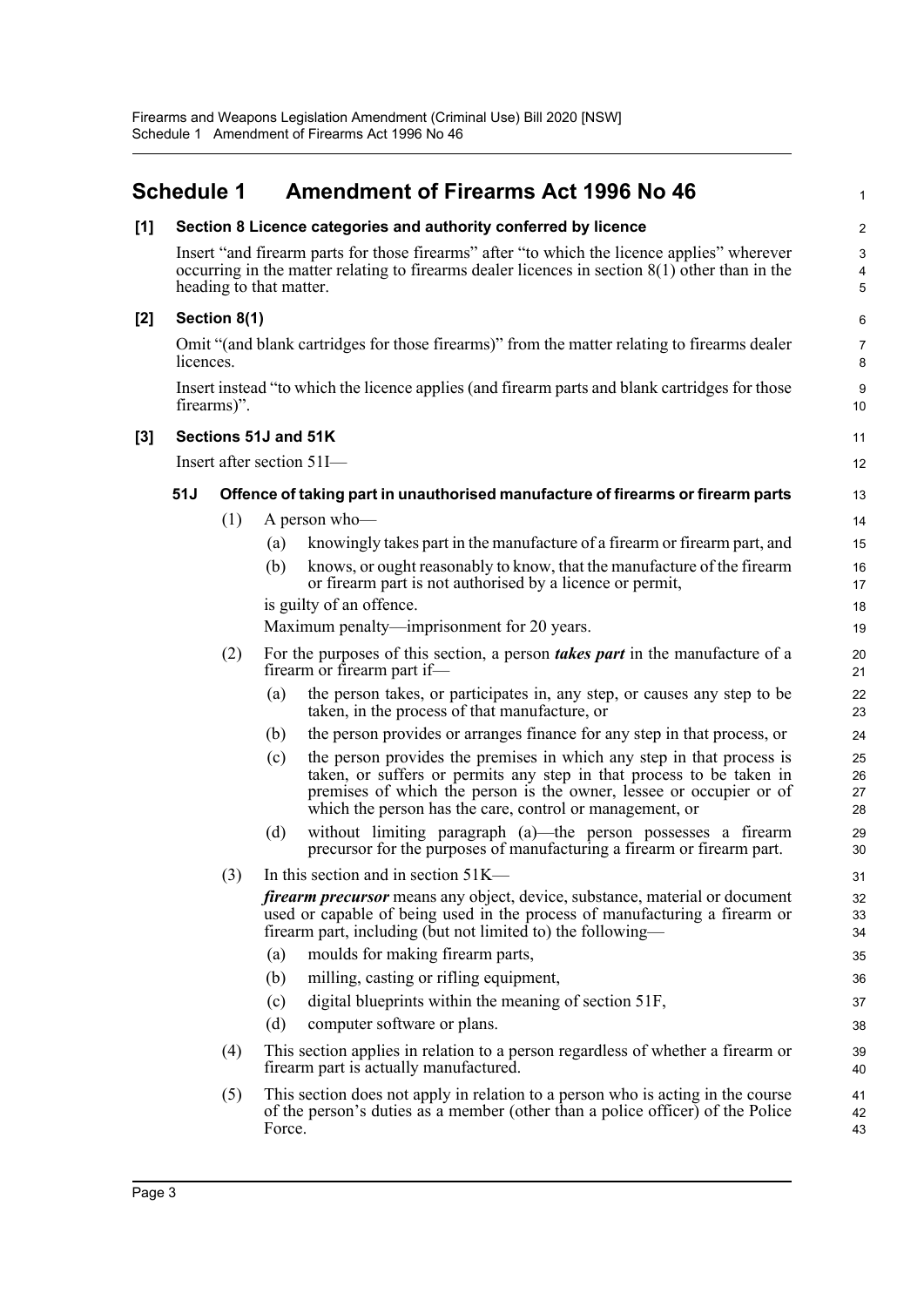**Note.** Police officers are already exempt from the operation of this Act—see section 6(2)(a).

- (6) A person who has been convicted of an offence under this section is not liable to be convicted—
	- (a) of a manufacture offence, or
	- (b) of a separate offence under this section,

on the same, or substantially the same, facts as those relied on as evidence of commission of the offence in respect of which the person has been convicted.

- (7) A person who has been acquitted of an offence under this section is not liable to be convicted—
	- (a) of a manufacture offence, or
	- (b) of a separate offence under this section,

on the same, or substantially the same, facts as those relied on as evidence of commission of the offence in respect of which the person has been acquitted.

- (8) A person who has been—
	- (a) convicted of a manufacture offence, or
	- (b) acquitted of a manufacture offence,

is not liable to be convicted of an offence under this section on the same, or substantially the same, facts as those relied on as evidence of commission of the manufacture offence.

- (9) Subject to subsections  $(6)$  and  $(7)$ , this section does not—
	- (a) remove the liability of any person to be convicted of a manufacture offence, or
	- (b) affect the punishment that may be imposed for a manufacture offence.
- (10) In subsections (6)–(9), *manufacture offence* means an offence under section 50A or 51F.

#### **51K Power to seize firearms, firearm parts and firearm precursors**

- (1) A police officer may seize and detain any firearm, firearm part or firearm precursor (including a computer or data storage device on which a firearm precursor is held or contained) that the officer suspects on reasonable grounds may provide evidence of the commission of an offence under section 51J.
- (2) In exercising a power under subsection (1), a police officer may direct any person whom the police officer believes on reasonable grounds to be in charge of or otherwise responsible for the thing that has been seized to provide assistance or information (including a password or code) that may reasonably be required by the police officer to enable the officer to access any information held or contained in the thing that has been seized.
- (3) A person must not—
	- (a) without reasonable excuse, fail to comply with a direction under subsection (2), or
	- (b) in purported compliance with a direction under subsection (2), provide any information knowing that it is false or misleading in a material respect.

Maximum penalty—50 penalty units or imprisonment for 2 years, or both.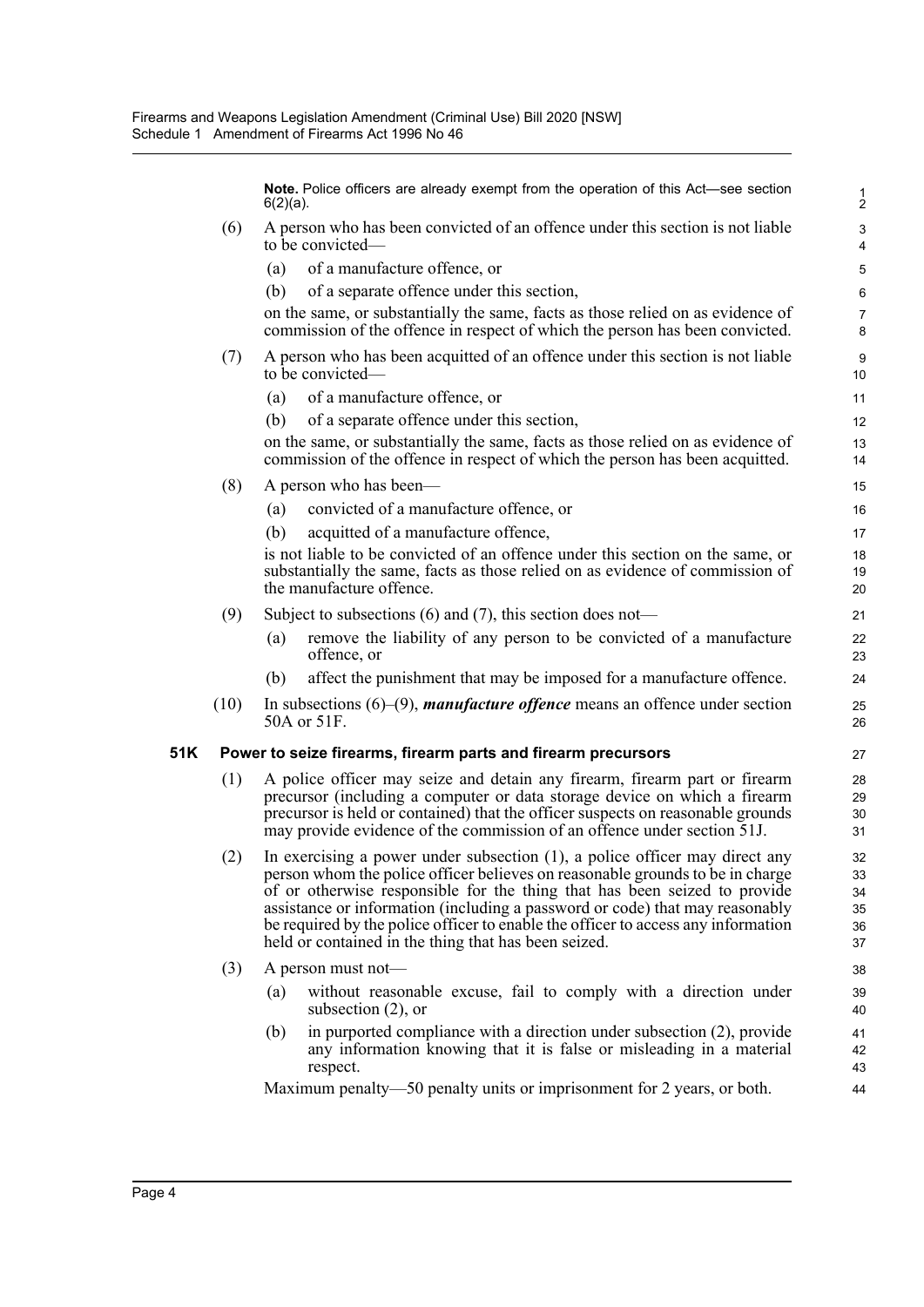|                     |                                      | (4)                      |         | Division 1 of Part 17 of the Law Enforcement (Powers and Responsibilities)<br><i>Act 2002</i> applies to anything seized under this section as if it had been seized<br>under that Act.                                                                  | 1<br>$\overline{\mathbf{c}}$<br>3 |  |  |  |  |
|---------------------|--------------------------------------|--------------------------|---------|----------------------------------------------------------------------------------------------------------------------------------------------------------------------------------------------------------------------------------------------------------|-----------------------------------|--|--|--|--|
| [4]                 | <b>Section 73A</b>                   |                          |         |                                                                                                                                                                                                                                                          |                                   |  |  |  |  |
|                     |                                      | Insert after section 73— |         |                                                                                                                                                                                                                                                          | 5                                 |  |  |  |  |
|                     | <b>73A</b>                           |                          |         | Review of firearms prohibition orders                                                                                                                                                                                                                    | 6                                 |  |  |  |  |
|                     |                                      | (1)                      |         | The Commissioner is to review a firearms prohibition order after the order has<br>been in force for 10 years.                                                                                                                                            | 7<br>8                            |  |  |  |  |
|                     |                                      | (2)                      | period. | The review must be completed within the period of 6 months of that 10-year                                                                                                                                                                               | 9<br>10                           |  |  |  |  |
|                     |                                      | (3)                      |         | In the case of a firearms prohibition order in force immediately before the<br>commencement of this section and that has been in force for more than 10<br>years, the review is to be completed within 12 months of that commencement.                   | 11<br>12<br>13                    |  |  |  |  |
|                     |                                      | (4)                      |         | For avoidance of doubt, a firearms prohibition order that is subject to review<br>remains in force unless it is revoked by the Commissioner under section 73.                                                                                            | 14<br>15                          |  |  |  |  |
| [5]                 |                                      | Section 74A, heading     |         |                                                                                                                                                                                                                                                          | 16                                |  |  |  |  |
|                     |                                      |                          |         | Omit "possession of person subject to". Insert instead "connection with".                                                                                                                                                                                | 17                                |  |  |  |  |
| [6]                 | Section 74A(1)                       |                          |         |                                                                                                                                                                                                                                                          |                                   |  |  |  |  |
|                     | Omit the subsection. Insert instead- |                          |         |                                                                                                                                                                                                                                                          |                                   |  |  |  |  |
|                     |                                      | (1)                      |         | The powers of a police officer under this section—                                                                                                                                                                                                       | 20                                |  |  |  |  |
|                     |                                      |                          | (a)     | may only be exercised if reasonably required to determine whether a<br>person who is subject to a firearms prohibition order has committed an<br>offence under section 74, and                                                                           | 21<br>22<br>23                    |  |  |  |  |
|                     |                                      |                          | (b)     | may be exercised immediately following the service of a firearms<br>prohibition order on a person but only if the person has been given an<br>opportunity to surrender all firearms, firearm parts or ammunition<br>lawfully in the person's possession. | 24<br>25<br>26<br>27              |  |  |  |  |
| $\lbrack 7 \rbrack$ | Section 74A(2A)-(2F)                 |                          |         |                                                                                                                                                                                                                                                          |                                   |  |  |  |  |
|                     | Insert after section $74A(2)$ —      |                          |         |                                                                                                                                                                                                                                                          |                                   |  |  |  |  |
|                     |                                      | (2A)                     | search- | A police officer who enters premises under subsection (2) may also conduct a                                                                                                                                                                             | 30<br>31                          |  |  |  |  |
|                     |                                      |                          | (a)     | of any other person who the officer reasonably suspects is in possession<br>of a firearm, firearm part or ammunition and who is present on those<br>premises, or                                                                                         | 32<br>33<br>34                    |  |  |  |  |
|                     |                                      |                          | (b)     | of any other vehicle, vessel or aircraft situated on those premises,<br>for any firearms, firearm parts or ammunition.                                                                                                                                   | 35<br>36                          |  |  |  |  |
|                     |                                      | (2B)                     |         | Division 4 of Part 4 of the Law Enforcement (Powers and Responsibilities) Act<br>2002 extends to the search of a person conducted under this section.                                                                                                    | 37<br>38                          |  |  |  |  |
|                     |                                      | (2C)                     |         | Before entering premises under subsection $(2)$ , a police officer must—                                                                                                                                                                                 | 39                                |  |  |  |  |
|                     |                                      |                          | (a)     | announce that the officer is authorised to enter the premises, and                                                                                                                                                                                       | 40                                |  |  |  |  |
|                     |                                      |                          | (b)     | give any person who is present on the premises an opportunity to allow<br>entry.                                                                                                                                                                         | 41<br>42                          |  |  |  |  |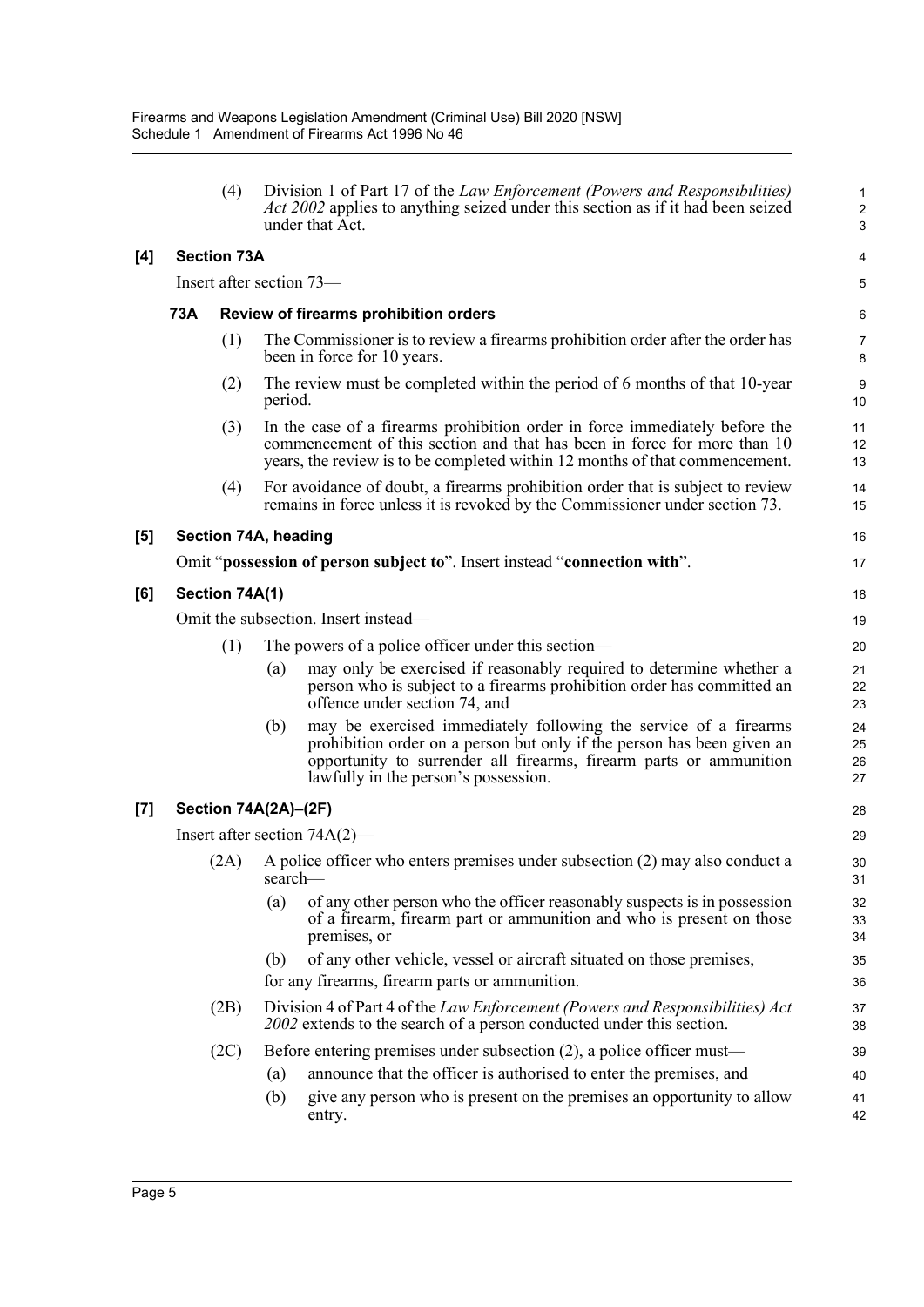|        |             | (2D) | A police officer is not required to comply with subsection $(2C)$ if the officer<br>believes on reasonable grounds that immediate entry is required to ensure the<br>safety of any person or to ensure that the effective execution of the search<br>powers conferred on the officer under this section is not frustrated. | 1<br>$\overline{\mathbf{c}}$<br>3<br>4 |
|--------|-------------|------|----------------------------------------------------------------------------------------------------------------------------------------------------------------------------------------------------------------------------------------------------------------------------------------------------------------------------|----------------------------------------|
|        |             | (2E) | If premises are entered under subsection $(2)$ while the occupier is not present,<br>a police officer is, as soon as reasonably practicable, to notify the occupier of<br>that entry.                                                                                                                                      | 5<br>6<br>$\overline{7}$               |
|        |             | (2F) | A police officer may, in exercising a power conferred by subsection (2) to<br>enter premises, use such force as is reasonably necessary to enter the premises.                                                                                                                                                             | 8<br>9                                 |
| [8]    |             |      | Sections 74AA and 74AB                                                                                                                                                                                                                                                                                                     | 10                                     |
|        |             |      | Insert after section 74A—                                                                                                                                                                                                                                                                                                  | 11                                     |
|        | 74AA        |      | Power to seize firearms, firearm parts and ammunition                                                                                                                                                                                                                                                                      | 12                                     |
|        |             |      | A police officer may seize and detain any firearm, firearm part or ammunition<br>found in conducting a search under section 74A that the officer suspects on<br>reasonable grounds may provide evidence of the commission of an offence<br>under section 74.                                                               | 13<br>14<br>15<br>16                   |
|        | <b>74AB</b> |      | Recognition of firearms prohibition orders of other jurisdictions                                                                                                                                                                                                                                                          | 17                                     |
|        |             |      | Sections 74, 74A and 74AA apply to and in respect of a firearms prohibition<br>order (however described) in force under a provision of the law of another<br>jurisdiction prescribed by the regulations as if it were a firearms prohibition<br>order made under this Act.                                                 | 18<br>19<br>20<br>21                   |
| [9]    |             |      | <b>Section 81 Delegation</b>                                                                                                                                                                                                                                                                                               | 22                                     |
|        |             |      | Omit "73 or 74" from section $81(2A)$ . Insert instead "73, 73A or 74".                                                                                                                                                                                                                                                    | 23                                     |
| $[10]$ |             |      | <b>Section 84 Proceedings for offences</b>                                                                                                                                                                                                                                                                                 | 24                                     |
|        |             |      | Omit "or $51D(2)$ " from section 84(3). Insert instead ", $51D(2)$ or $51J$ ".                                                                                                                                                                                                                                             | 25                                     |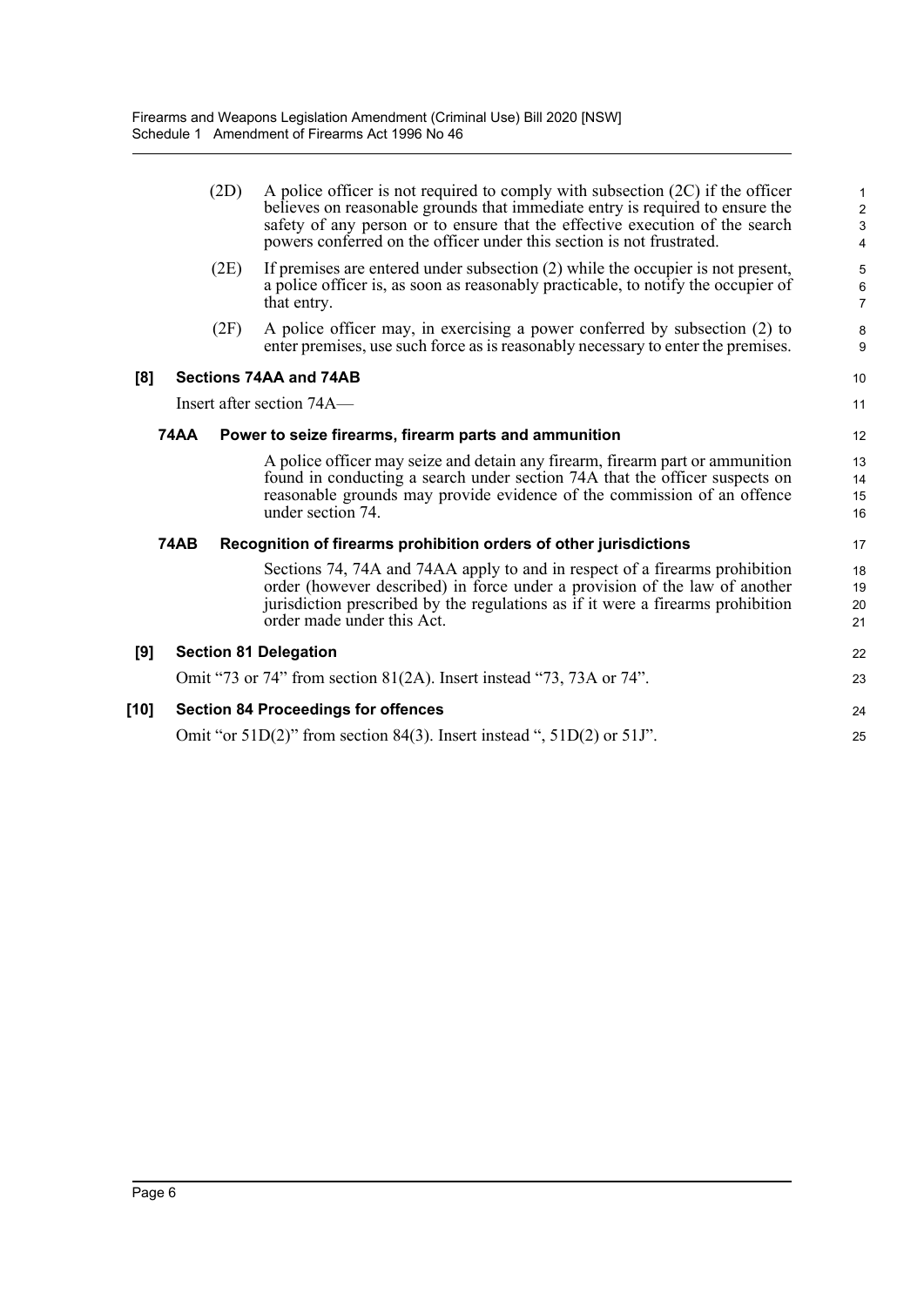<span id="page-10-0"></span>

| <b>Schedule 2</b> |     |                      | <b>Amendment of Weapons Prohibition Act 1998 No</b><br>127 |                                                                                                                                                                                                                                                                                  |                           |
|-------------------|-----|----------------------|------------------------------------------------------------|----------------------------------------------------------------------------------------------------------------------------------------------------------------------------------------------------------------------------------------------------------------------------------|---------------------------|
| [1]               |     |                      |                                                            | Section 8 Permit categories and authority conferred by permit                                                                                                                                                                                                                    | $\ensuremath{\mathsf{3}}$ |
|                   |     |                      |                                                            | Insert "and parts for those weapons" after "of the kind specified in the permit" in the matter<br>relating to we<br>apons dealer permits in section $8(1)$ .                                                                                                                     | 4<br>5                    |
| $[2]$             |     | Section 8(1)         |                                                            |                                                                                                                                                                                                                                                                                  | 6                         |
|                   |     |                      |                                                            | Insert "and parts for those weapons" after "specified in the permit" in paragraph (a) of the<br>matter relating to theatrical weapons armourer permits.                                                                                                                          | $\overline{7}$<br>8       |
| $[3]$             |     | Sections 25E and 25F |                                                            |                                                                                                                                                                                                                                                                                  | 9                         |
|                   |     |                      |                                                            | Insert after section 25D-                                                                                                                                                                                                                                                        | 10                        |
|                   | 25E |                      | weapon parts                                               | Offence of taking part in unauthorised manufacture of prohibited weapons or                                                                                                                                                                                                      | 11<br>12                  |
|                   |     | (1)                  |                                                            | A person who-                                                                                                                                                                                                                                                                    | 13                        |
|                   |     |                      | (a)                                                        | knowingly takes part in the manufacture of a prohibited weapon or part<br>of a prohibited weapon, and                                                                                                                                                                            | 14<br>15                  |
|                   |     |                      | (b)                                                        | knows, or ought reasonably to know, that the manufacture of the<br>prohibited weapon or part is not authorised by a permit,                                                                                                                                                      | 16<br>17                  |
|                   |     |                      |                                                            | is guilty of an offence.                                                                                                                                                                                                                                                         | 18                        |
|                   |     |                      |                                                            | Maximum penalty—imprisonment for 20 years.                                                                                                                                                                                                                                       | 19                        |
|                   |     | (2)                  |                                                            | For the purposes of this section, a person <i>takes part</i> in the manufacture of a<br>prohibited weapon or part of a prohibited weapon if-                                                                                                                                     | 20<br>21                  |
|                   |     |                      | (a)                                                        | the person takes, or participates in, any step, or causes any step to be<br>taken, in the process of that manufacture, or                                                                                                                                                        | 22<br>23                  |
|                   |     |                      | (b)                                                        | the person provides or arranges finance for any step in that process, or                                                                                                                                                                                                         | 24                        |
|                   |     |                      | (c)                                                        | the person provides the premises in which any step in that process is<br>taken, or suffers or permits any step in that process to be taken in<br>premises of which the person is the owner, lessee or occupier or of<br>which the person has the care, control or management, or | 25<br>26<br>27<br>28      |
|                   |     |                      | (d)                                                        | without limiting paragraph (a)—the person possesses a weapon<br>precursor for the purposes of manufacturing a prohibited weapon or part<br>of a prohibited weapon.                                                                                                               | 29<br>30<br>31            |
|                   |     | (3)                  |                                                            | In this section and in section 25F—                                                                                                                                                                                                                                              | 32                        |
|                   |     |                      |                                                            | <i>weapon precursor</i> means any object, device, substance, material or document<br>used or capable of being used in the process of manufacturing a prohibited<br>weapon or part of a prohibited weapon, including (but not limited to) the<br>following—                       | 33<br>34<br>35<br>36      |
|                   |     |                      | (a)                                                        | moulds for making parts,                                                                                                                                                                                                                                                         | 37                        |
|                   |     |                      | (b)                                                        | milling or casting equipment,                                                                                                                                                                                                                                                    | 38                        |
|                   |     |                      | (c)                                                        | digital blueprints within the meaning of section 25B,                                                                                                                                                                                                                            | 39                        |
|                   |     |                      | (d)                                                        | computer software or plans.                                                                                                                                                                                                                                                      | 40                        |
|                   |     | (4)                  |                                                            | This section applies in relation to a person regardless of whether a prohibited<br>weapon or part of a prohibited weapon is actually manufactured.                                                                                                                               | 41<br>42                  |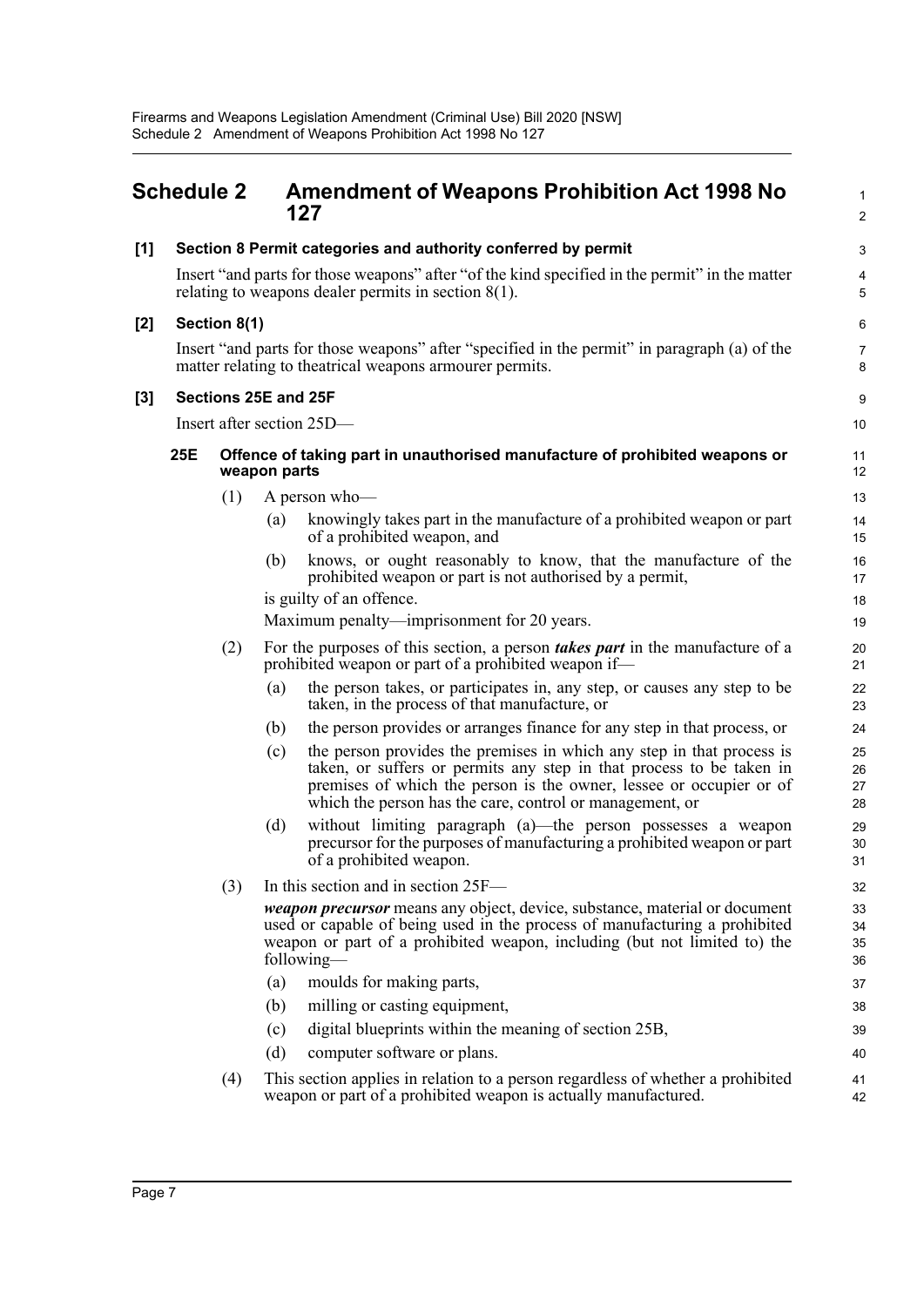|     | (5)  | This section does not apply in relation to a person who is acting in the course<br>of the person's duties as a member (other than a police officer) of the Police<br>Force.                                                                                                                                                                                                                                                                                               | 1<br>$\boldsymbol{2}$<br>3 |  |
|-----|------|---------------------------------------------------------------------------------------------------------------------------------------------------------------------------------------------------------------------------------------------------------------------------------------------------------------------------------------------------------------------------------------------------------------------------------------------------------------------------|----------------------------|--|
|     |      | Note. Police officers are already exempt from the operation of this Act—see section 6.                                                                                                                                                                                                                                                                                                                                                                                    | 4                          |  |
|     | (6)  | A person who has been convicted of an offence under this section is not liable<br>to be convicted—                                                                                                                                                                                                                                                                                                                                                                        | $\mathbf 5$<br>6           |  |
|     |      | of a manufacture offence, or<br>(a)                                                                                                                                                                                                                                                                                                                                                                                                                                       | 7                          |  |
|     |      | of a separate offence under this section,<br>(b)                                                                                                                                                                                                                                                                                                                                                                                                                          | 8                          |  |
|     |      | on the same, or substantially the same, facts as those relied on as evidence of<br>commission of the offence in respect of which the person has been convicted.                                                                                                                                                                                                                                                                                                           | 9<br>10                    |  |
|     | (7)  | A person who has been acquitted of an offence under this section is not liable<br>to be convicted—                                                                                                                                                                                                                                                                                                                                                                        | 11<br>12                   |  |
|     |      | of a manufacture offence, or<br>(a)                                                                                                                                                                                                                                                                                                                                                                                                                                       | 13                         |  |
|     |      | of a separate offence under this section,<br>(b)                                                                                                                                                                                                                                                                                                                                                                                                                          | 14                         |  |
|     |      | on the same, or substantially the same, facts as those relied on as evidence of<br>commission of the offence in respect of which the person has been acquitted.                                                                                                                                                                                                                                                                                                           | 15<br>16                   |  |
|     | (8)  | A person who has been—                                                                                                                                                                                                                                                                                                                                                                                                                                                    | 17                         |  |
|     |      | convicted of a manufacture offence, or<br>(a)                                                                                                                                                                                                                                                                                                                                                                                                                             | 18                         |  |
|     |      | acquitted of a manufacture offence,<br>(b)                                                                                                                                                                                                                                                                                                                                                                                                                                | 19                         |  |
|     |      | is not liable to be convicted of an offence under this section on the same, or<br>substantially the same, facts as those relied on as evidence of commission of<br>the manufacture offence.                                                                                                                                                                                                                                                                               | 20<br>21<br>22             |  |
|     | (9)  | Subject to subsections $(6)$ and $(7)$ , this section does not—                                                                                                                                                                                                                                                                                                                                                                                                           | 23                         |  |
|     |      | remove the liability of any person to be convicted of a manufacture<br>(a)<br>offence, or                                                                                                                                                                                                                                                                                                                                                                                 | 24<br>25                   |  |
|     |      | affect the punishment that may be imposed for a manufacture offence.<br>(b)                                                                                                                                                                                                                                                                                                                                                                                               | 26                         |  |
|     | (10) | In subsections $(6)$ – $(9)$ , manufacture offence means an offence under section<br>25A or 25B.                                                                                                                                                                                                                                                                                                                                                                          | 27<br>28                   |  |
| 25F |      | Power to seize prohibited weapons, weapon parts and weapon precursors                                                                                                                                                                                                                                                                                                                                                                                                     | 29                         |  |
|     | (1)  | A police officer may seize and detain any prohibited weapon, part of a<br>prohibited weapon or weapon precursor (including a computer or data storage<br>device on which a weapon precursor is held or contained) that the officer<br>suspects on reasonable grounds may provide evidence of the commission of<br>an offence under section 25E.                                                                                                                           | 30<br>31<br>32<br>33<br>34 |  |
|     | (2)  | In exercising a power under subsection $(1)$ , a police officer may direct any<br>person whom the police officer believes on reasonable grounds to be in charge<br>of or otherwise responsible for the thing that has been seized to provide<br>assistance or information (including a password or code) that may reasonably<br>be required by the police officer to enable the officer to access any information<br>held or contained in the thing that has been seized. |                            |  |
|     | (3)  | A person must not-                                                                                                                                                                                                                                                                                                                                                                                                                                                        | 41                         |  |
|     |      | without reasonable excuse, fail to comply with a direction under<br>(a)<br>subsection $(2)$ , or                                                                                                                                                                                                                                                                                                                                                                          | 42<br>43                   |  |
|     |      | in purported compliance with a direction under subsection (2), provide<br>(b)<br>any information knowing that it is false or misleading in a material<br>respect.                                                                                                                                                                                                                                                                                                         | 44<br>45<br>46             |  |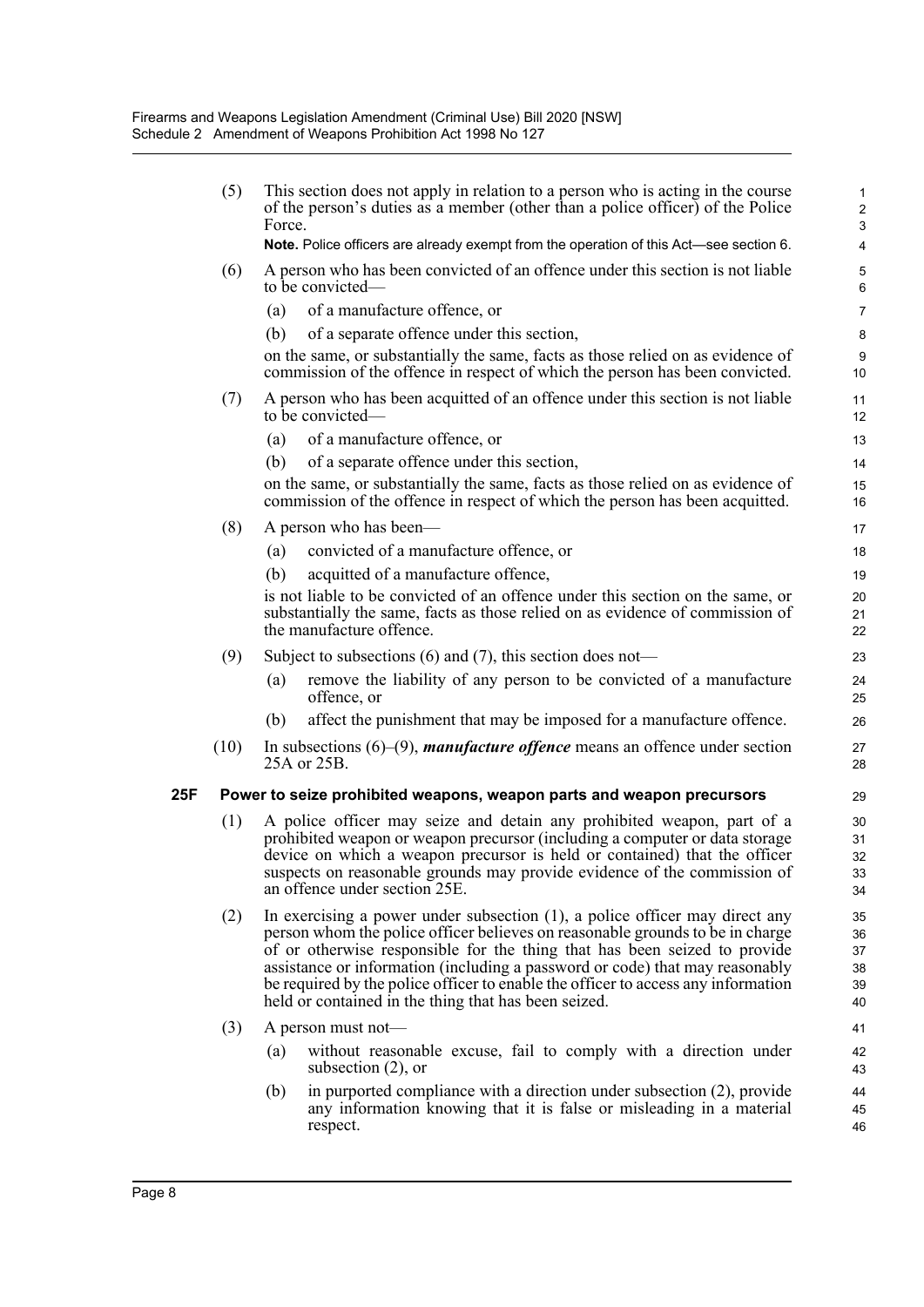Maximum penalty—50 penalty units or imprisonment for 2 years, or both.

| (4) | Division 1 of Part 17 of the Law Enforcement (Powers and Responsibilities)<br>Act 2002 applies to anything seized under this section as if it had been seized<br>under that Act. |  |
|-----|----------------------------------------------------------------------------------------------------------------------------------------------------------------------------------|--|
|-----|----------------------------------------------------------------------------------------------------------------------------------------------------------------------------------|--|

#### **[4] Section 43 Proceedings for offences**

Omit "or 25A(2)" from section 43(3). Insert instead ", 25A(2) or 25E".

6

1 2